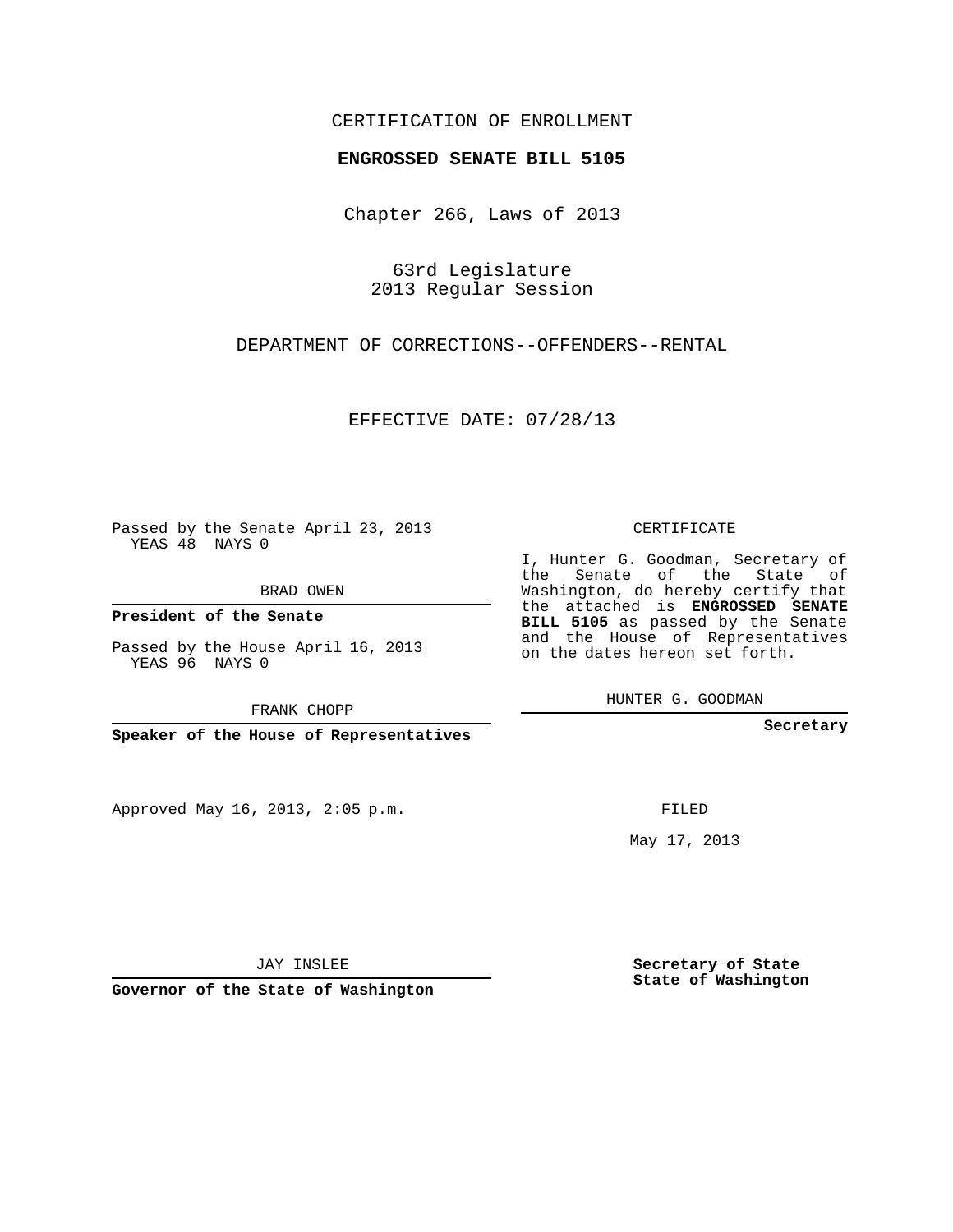## **ENGROSSED SENATE BILL 5105** \_\_\_\_\_\_\_\_\_\_\_\_\_\_\_\_\_\_\_\_\_\_\_\_\_\_\_\_\_\_\_\_\_\_\_\_\_\_\_\_\_\_\_\_\_

\_\_\_\_\_\_\_\_\_\_\_\_\_\_\_\_\_\_\_\_\_\_\_\_\_\_\_\_\_\_\_\_\_\_\_\_\_\_\_\_\_\_\_\_\_

#### AS AMENDED BY THE HOUSE

Passed Legislature - 2013 Regular Session

# **State of Washington 63rd Legislature 2013 Regular Session**

**By** Senators Dammeier, Harper, Pearson, and Darneille

Read first time 01/18/13. Referred to Committee on Human Services & Corrections.

 AN ACT Relating to conditions under which the department of corrections provides rental vouchers to an offender; amending RCW 9.94A.729; and adding a new section to chapter 72.09 RCW.

BE IT ENACTED BY THE LEGISLATURE OF THE STATE OF WASHINGTON:

 **Sec. 1.** RCW 9.94A.729 and 2011 1st sp.s. c 40 s 4 are each amended to read as follows:

 (1)(a) The term of the sentence of an offender committed to a correctional facility operated by the department may be reduced by earned release time in accordance with procedures that shall be developed and adopted by the correctional agency having jurisdiction in which the offender is confined. The earned release time shall be for good behavior and good performance, as determined by the correctional agency having jurisdiction. The correctional agency shall not credit the offender with earned release credits in advance of the offender actually earning the credits.

 (b) Any program established pursuant to this section shall allow an offender to earn early release credits for presentence incarceration. If an offender is transferred from a county jail to the department, the administrator of a county jail facility shall certify to the department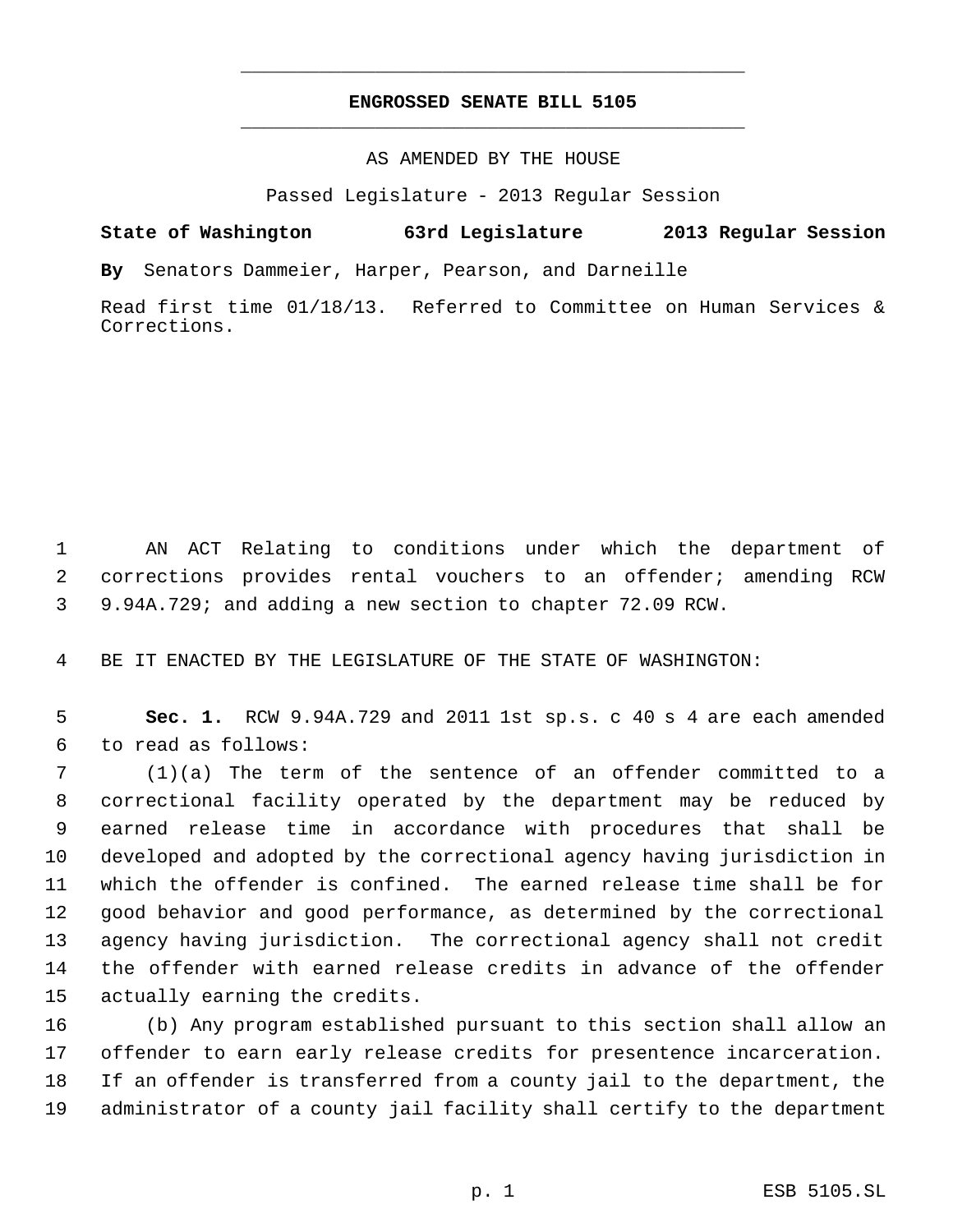the amount of time spent in custody at the facility and the amount of earned release time. The department may approve a jail certification from a correctional agency that calculates earned release time based on the actual amount of confinement time served by the offender before sentencing when an erroneous calculation of confinement time served by the offender before sentencing appears on the judgment and sentence.

 (2) An offender who has been convicted of a felony committed after July 23, 1995, that involves any applicable deadly weapon enhancements under RCW 9.94A.533 (3) or (4), or both, shall not receive any good time credits or earned release time for that portion of his or her sentence that results from any deadly weapon enhancements.

(3) An offender may earn early release time as follows:

 (a) In the case of an offender convicted of a serious violent offense, or a sex offense that is a class A felony, committed on or after July 1, 1990, and before July 1, 2003, the aggregate earned release time may not exceed fifteen percent of the sentence.

 (b) In the case of an offender convicted of a serious violent offense, or a sex offense that is a class A felony, committed on or after July 1, 2003, the aggregate earned release time may not exceed ten percent of the sentence.

 (c) An offender is qualified to earn up to fifty percent of aggregate earned release time if he or she:

 (i) Is not classified as an offender who is at a high risk to reoffend as provided in subsection (4) of this section;

(ii) Is not confined pursuant to a sentence for:

(A) A sex offense;

(B) A violent offense;

(C) A crime against persons as defined in RCW 9.94A.411;

(D) A felony that is domestic violence as defined in RCW 10.99.020;

(E) A violation of RCW 9A.52.025 (residential burglary);

 (F) A violation of, or an attempt, solicitation, or conspiracy to violate, RCW 69.50.401 by manufacture or delivery or possession with intent to deliver methamphetamine; or

 (G) A violation of, or an attempt, solicitation, or conspiracy to violate, RCW 69.50.406 (delivery of a controlled substance to a minor); (iii) Has no prior conviction for the offenses listed in (c)(ii) of this subsection;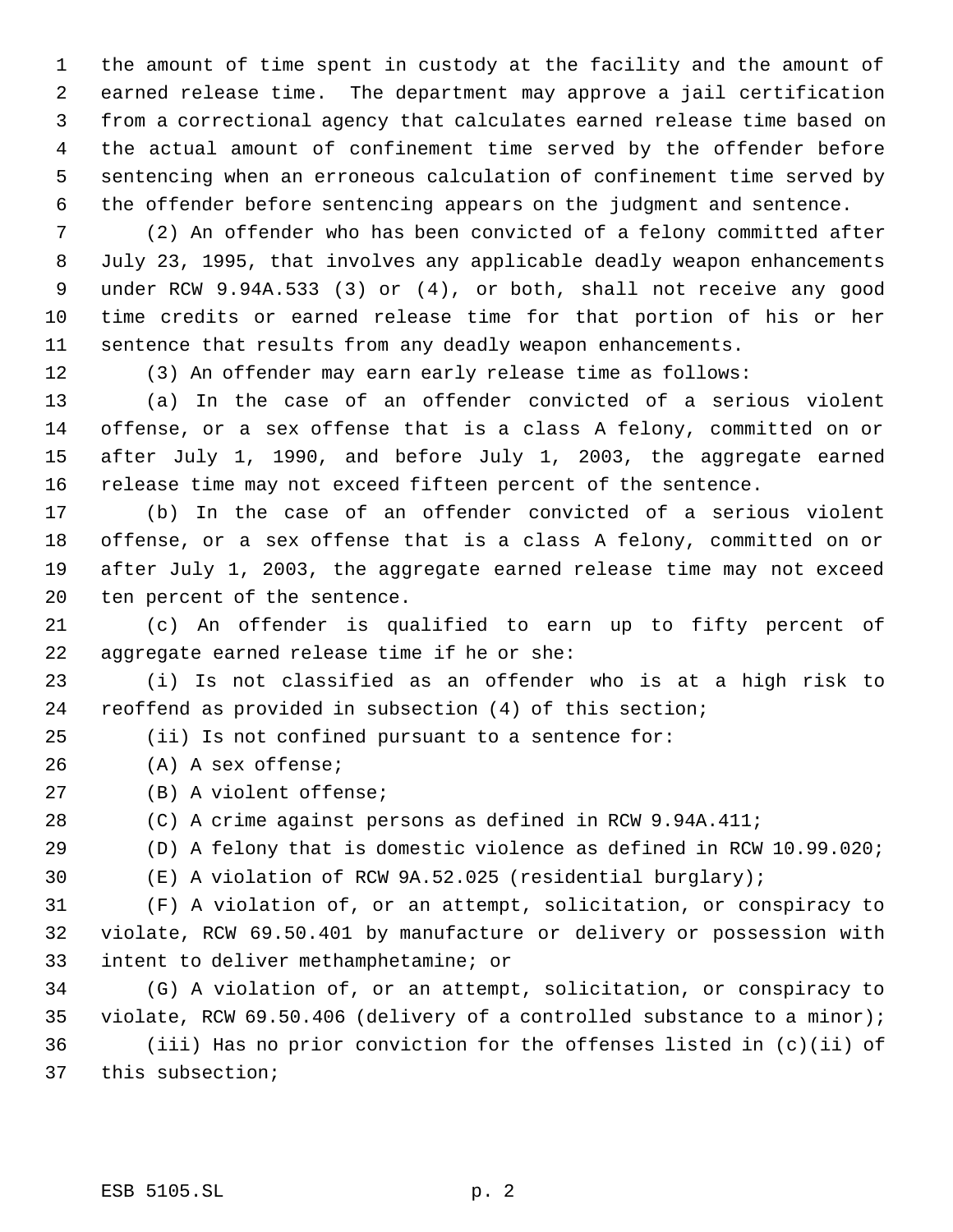(iv) Participates in programming or activities as directed by the offender's individual reentry plan as provided under RCW 72.09.270 to the extent that such programming or activities are made available by the department; and

 (v) Has not committed a new felony after July 22, 2007, while under community custody.

 (d) In no other case shall the aggregate earned release time exceed one-third of the total sentence.

 (4) The department shall perform a risk assessment of each offender who may qualify for earned early release under subsection (3)(c) of this section utilizing the risk assessment tool recommended by the Washington state institute for public policy. Subsection (3)(c) of this section does not apply to offenders convicted after July 1, 2010.

 (5)(a) A person who is eligible for earned early release as provided in this section and who will be supervised by the department pursuant to RCW 9.94A.501 or 9.94A.5011, shall be transferred to community custody in lieu of earned release time;

 (b) The department shall, as a part of its program for release to the community in lieu of earned release, require the offender to propose a release plan that includes an approved residence and living arrangement. All offenders with community custody terms eligible for release to community custody in lieu of earned release shall provide an approved residence and living arrangement prior to release to the community;

 (c) The department may deny transfer to community custody in lieu of earned release time if the department determines an offender's release plan, including proposed residence location and living arrangements, may violate the conditions of the sentence or conditions of supervision, place the offender at risk to violate the conditions of the sentence, place the offender at risk to reoffend, or present a risk to victim safety or community safety. The department's authority under this section is independent of any court-ordered condition of sentence 33 or statutory provision regarding conditions for community custody;

 (d) If the department is unable to approve the offender's release plan, the department may do one or more of the following:

 (i) Transfer an offender to partial confinement in lieu of earned early release for a period not to exceed three months. The three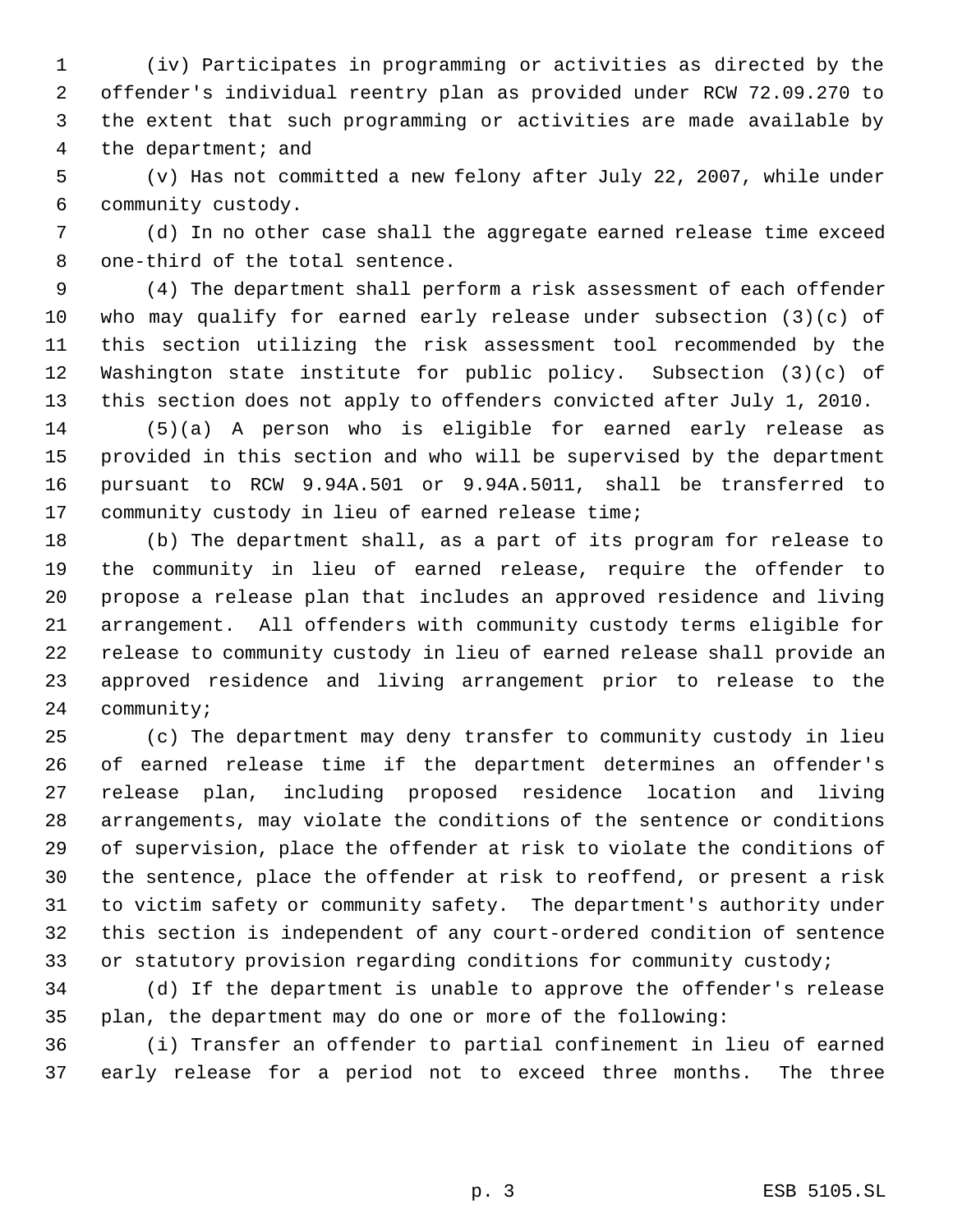months in partial confinement is in addition to that portion of the offender's term of confinement that may be served in partial confinement as provided in RCW 9.94A.728(5);

 (ii) Provide rental vouchers to the offender for a period not to exceed three months if rental assistance will result in an approved release plan. ((The))

 A voucher must be provided in conjunction with additional transition support programming or services that enable an offender to participate in services including, but not limited to, substance abuse treatment, mental health treatment, sex offender treatment, educational programming, or employment programming;

 (e) The department shall maintain a list of housing providers that 13 meets the requirements of section 2 of this act. If more than two voucher recipients will be residing per dwelling unit, as defined in 15 RCW 59.18.030, rental vouchers for those recipients may only be paid to 16 a housing provider on the department's list;

17 (f) For each offender who is the recipient of a rental voucher, the 18 department shall  $($ include, concurrent  $-with - the - data - that - the$ 19 department otherwise obtains and records, the housing status of the 20 offender for the duration of the offender's supervision)) gather data as recommended by the Washington state institute for public policy in 22 order to best demonstrate whether rental vouchers are effective in reducing recidivism.

 (6) An offender serving a term of confinement imposed under RCW 9.94A.670(5)(a) is not eligible for earned release credits under this section.

 NEW SECTION. **Sec. 2.** A new section is added to chapter 72.09 RCW to read as follows:

 (1) A housing provider may be placed on a list with the department to receive rental vouchers under RCW 9.94A.729 in accordance with the provisions of this section.

 (2) For living environments with between four and eight beds, or a greater number of individuals if permitted by local code, the department shall provide transition support that verifies an offender is participating in programming or services including, but not limited to, substance abuse treatment, mental health treatment, sex offender treatment, educational programming, development of positive living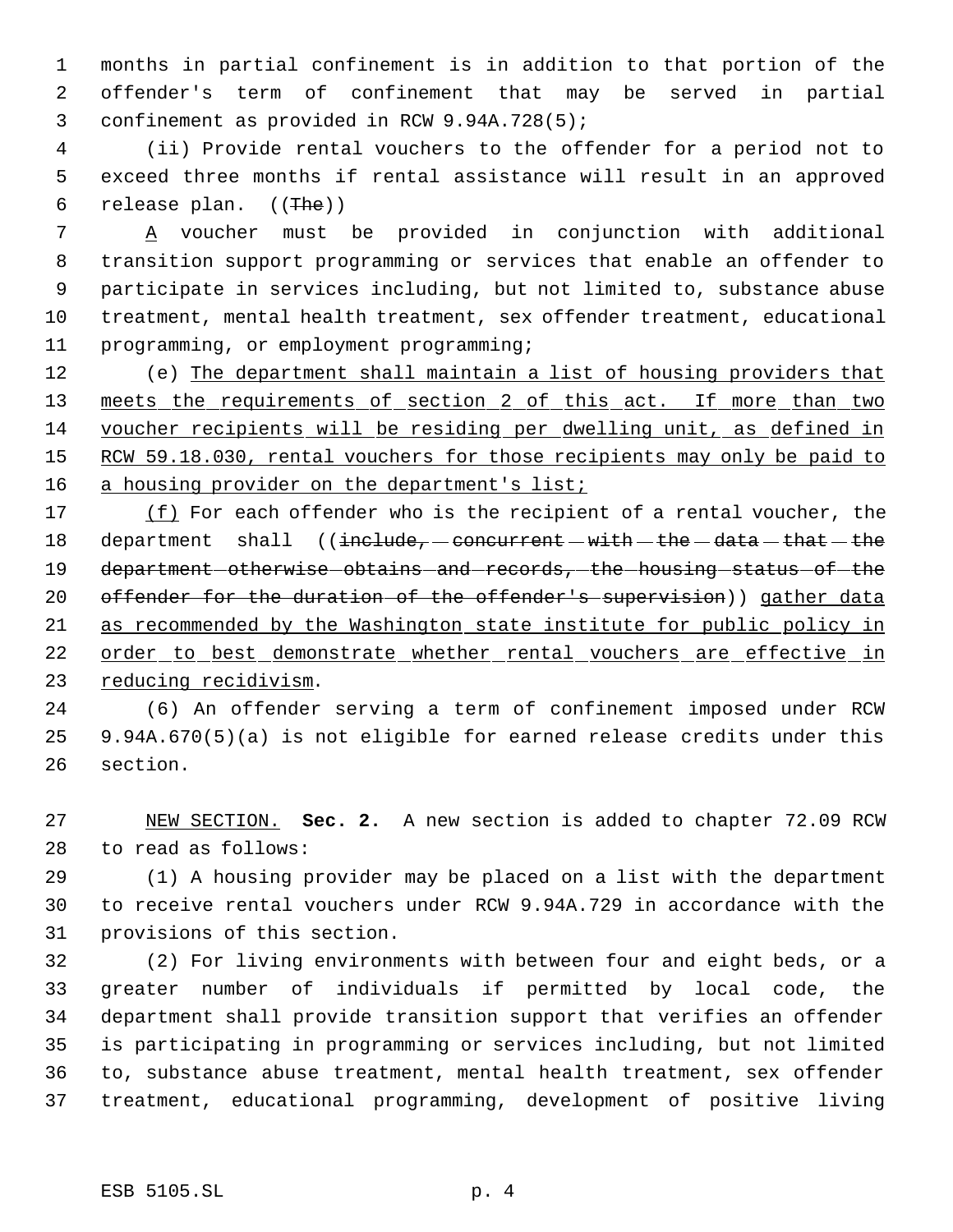skills, or employment programming. In addition, when selecting housing providers, the department shall consider the compatibility of the proposed offender housing with the surrounding neighborhood and underlying zoning. The department shall adopt procedures to limit the concentration of housing providers who provide housing to sex offenders in a single neighborhood or area.

 (3)(a) The department shall provide the local law and justice council, county sheriff, or, if such housing is located within a city, a city's chief law enforcement officer with notice anytime a housing provider or new housing location requests to be or is added to the list within that county.

 (b) The county or city local government may provide the department with a community impact statement which includes the number and location of other special needs housing in the neighborhood and a review of services and supports in the area to assist offenders in their transition. If a community impact statement is provided to the department within ten business days of the notice of a new housing provider or housing location request, the department shall consider the community impact statement in determining whether to add the provider to the list and, if the provider is added, shall include the community impact statement in the notice that a provider is added to the list within that county.

 (4) If a certificate of inspection, as provided in RCW 59.18.125, is required by local regulation and the local government does not have a current certificate of inspection on file, the local government shall have ten business days from the later of (a) receipt of notice from the department as provided in subsection (3) of this section; or (b) from the date the local government is given access to the dwelling unit to conduct an inspection or reinspection to issue a certificate. This section is deemed satisfied if a local government does not issue a timely certificate of inspection.

 (5)(a) If, within ten business days of receipt of a notice from the department of a new location or new housing provider, the county or city determines that the housing is in a neighborhood with an existing concentration of special needs housing, including but not limited to offender reentry housing, retirement homes, assisted living, emergency or transitional housing, or adult family homes, the county or city may